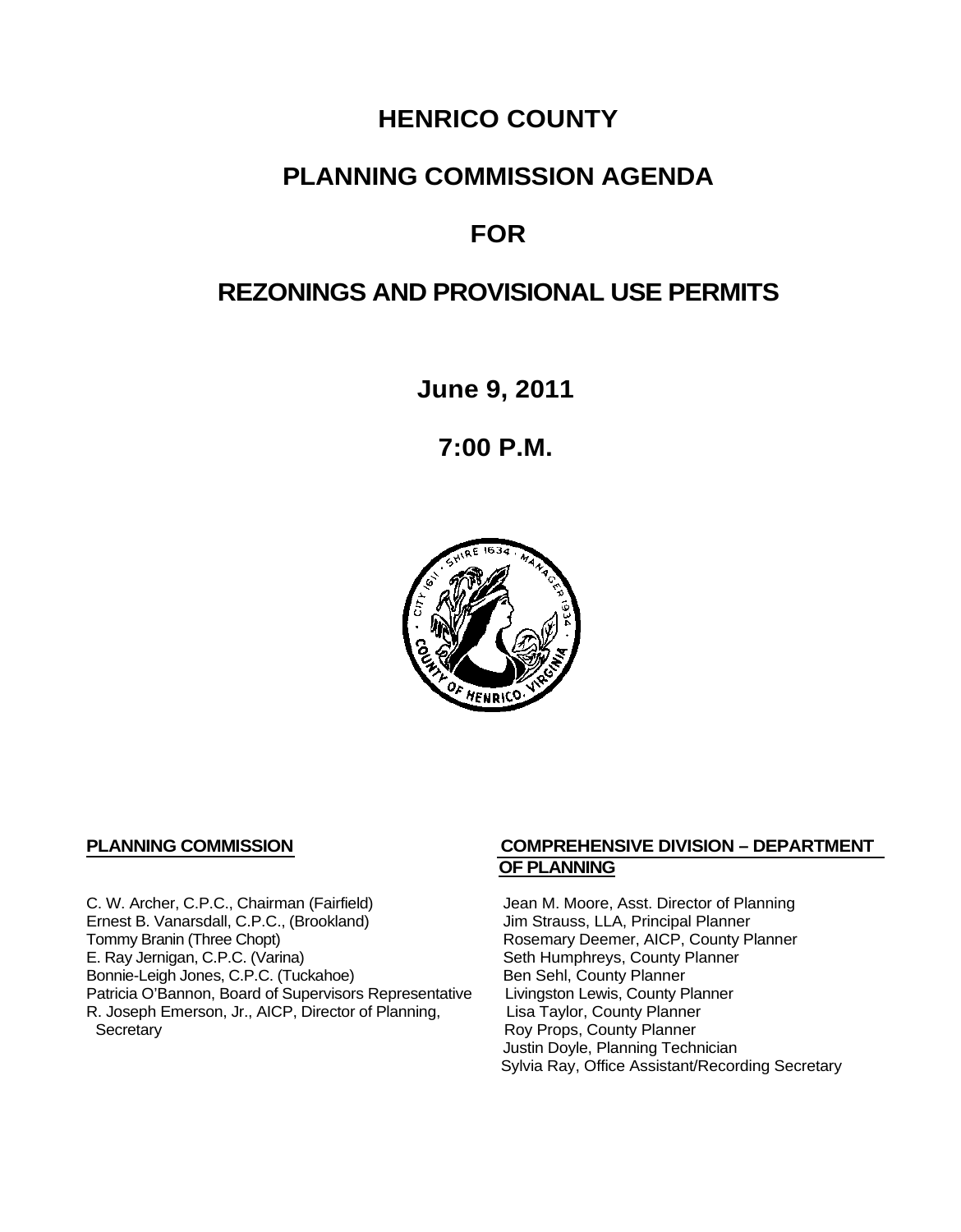## **PLANNING COMMISSION REZONING MEETING FINAL AGENDA JUNE 9, 2011**

**BEGINNING AT 7:00 P.M.**

**WELCOME:**

**PLEDGE OF ALLEGIANCE:**

**RECOGNITION OF NEWS MEDIA:**

**CALL TO ORDER:**

**REQUESTS FOR WITHDRAWALS AND DEFERRALS: (0); (1)**

**REQUESTS FOR EXPEDITED ITEMS: (1)**

**CASES TO BE HEARD: (1)**

#### **THREE CHOPT:**

**C-8C-11 Webb Tyler for Dalton Park Land Development Company:** Request to conditionally rezone from R-3C One-Family Residence District (Conditional) to RTHC Residential Townhouse District (Conditional) parts of Parcels 743-763-3572, 743-764- 4622, and -6363 containing 9.3 acres (Parcel 1) located on the east line of Interstate 295 approximately 630' west of the southern terminus of Allenbend Road and from R-3C One-Family Residence District (Conditional) to R-5AC General Residence District (Conditional) Parcels 743-763-8655, -3527, -9269, 744-764-5770, -5157, -4443, -3831, -3317, -2703, 744-763-2190, -1576 and parts of Parcels 743-763-3572, 743-764-4622, and -6363 containing 36.7 acres (Parcels 2 and 3) located between the west line of Belfast Road and the northeast intersection of Interstates 64 and 295. The RTH District allows a maximum density of nine (9) units per acre. The R-5A District allows a minimum lot size of 5,625 square feet and a maximum density of six (6) units per acre. The uses will be controlled by zoning ordinance regulations and proffered conditions. The Land Use Plan recommends Traditional Neighborhood Development to support a mixture of residential, nonresidential and open space uses with 60% of the land consisting of residential uses at a density not to exceed 12 units per acre; however, the site is also within the Innsbrook Area Study which recommends a maximum density of 8 units per acre for residential uses. **Staff – Ben Sehl (Deferral requested to the August 11, 2011 Meeting) Deferred to the August 11, 2011 Meeting**

### **TUCKAHOE:**

None.